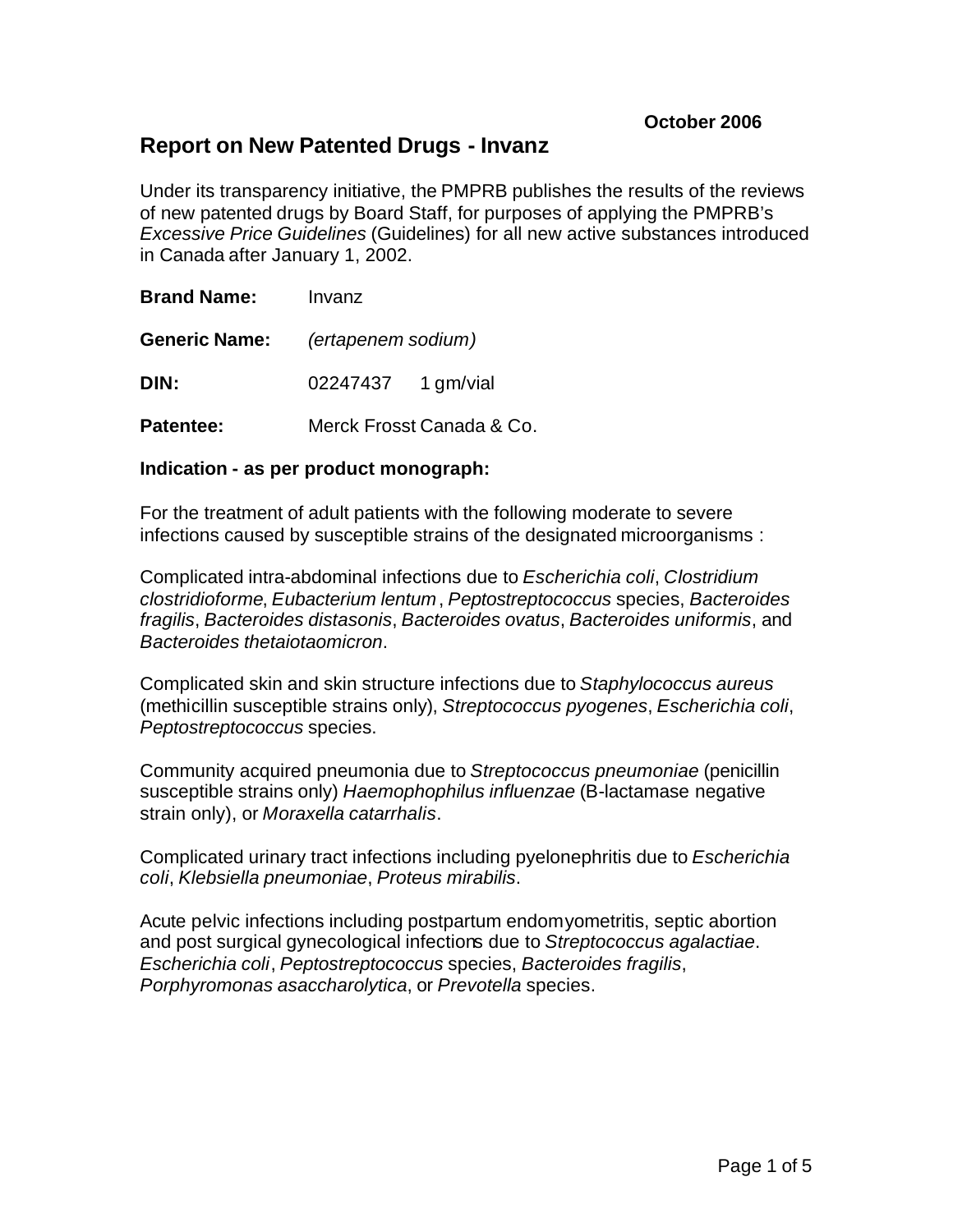| Date of Issuance of First Patent(s) Pertaining<br>to the Medicine:<br>September 16, 2003 |                                                                                                                                     |  |
|------------------------------------------------------------------------------------------|-------------------------------------------------------------------------------------------------------------------------------------|--|
| <b>Notice of Compliance:</b>                                                             | May 12, 2003                                                                                                                        |  |
| Date of First Sale:                                                                      | July 27, 2003                                                                                                                       |  |
| <b>ATC Class:</b>                                                                        | J01DH03<br>Antiinfectives for Systemic Use,<br>Antibacterials for Systemic Use, Other<br>Beta-Lactam Antibacterials,<br>Carbapenems |  |

# **APPLICATION OF THE GUIDELINES**

#### **Summary**

The introductory price of Invanz was found to be within the Guidelines because the cost of therapy did not exceed the cost of therapy of existing drugs in the therapeutic class comparison and the price did not exceed the prices of the same medicine in the comparator countries where Invanz was sold.

### **Scientific Review**

The Guidelines provide that new DINs with multiple approved indications will be categorized based on the approved indication for which the medicine offers the greatest therapeutic advantage in relation to alternative therapies for the same indication in a significant population. Where there is no apparent single approved indication for which the medicine offers the greatest therapeutic advantage, the approved indication representing, potentially, the greatest proportion of sales will be the basis for categorization and selection of comparable medicines.

The PMPRB's Human Drug Advisory Panel (HDAP) recommended that the primary indication for Invanz is:

Complicated intra-abdominal infections due to *Escherichia coli*, *Clostridium clostridioforme*, *Eubacterium lentum*, *Peptostreptococcus* species, *Bacteroides fragilis*, *Bacteroides distasonis*, *Bacteroides ovatus*, *Bacteroides uniformis*, and *Bacteroides thetaiotaomicron*. The HDAP was not able to determine the primary indication based on the approved indication for which Invanz offers the greatest therapeutic advantage. The HDAP made its determination on primary indication based on the one that represents, potentially, the greatest proportion of sales.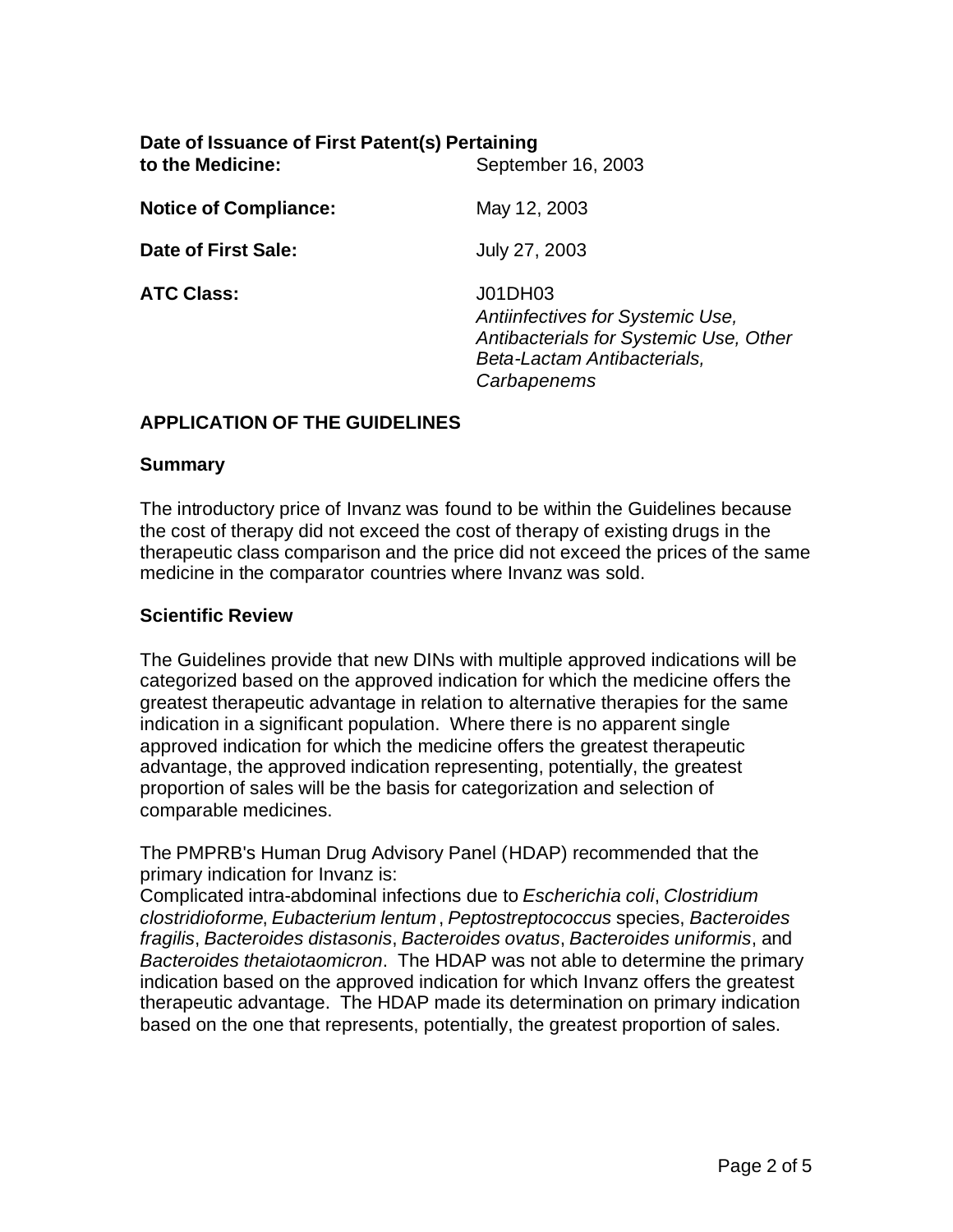Invanz is a new active substance and the HDAP recommended that Invanz be reviewed as a category 3 new medicine (provides moderate, little or no therapeutic advantage over comparable medicines).

The Therapeutic Class Comparison (TCC) test of the Guidelines provides that the price of a category 3 new drug product cannot exceed the prices of other drugs that treat the same disease or condition. Comparators are generally selected from among existing drug products in the same  $4<sup>th</sup>$  level of the Anatomical Therapeutic Chemical (ATC) System that are clinically equivalent in addressing the approved indication. See the PMPRB's *Compendium of Guidelines, Policies and Procedures* for a more complete description of the selection of the Guidelines and the policies on TCCs.

The HDAP identified Merrem (*meropenem*) and Primaxim IV (*imipenen/cilastatin* sodium) as comparable medicines. They share the same 4<sup>th</sup> level ATC class, the same indication and are clinically equivalent in addressing the primary indication of Invanz. Based on published comparative clinical trials, the HDAP also recommended the inclusion of Tazocin (*piperacillin/tazobactam*) and Rocephin (*ceftriaxone*) in combination with Metronidazole.

The Guidelines provide that the dosage regimen for comparison purposes will normally not be higher than the maximum of the usual recommended dosage. The recommended comparable dosage regimens for Invanz and the comparable medicines are based on the respective product monographs and supported by clinical literature.

# **Price Review**

Under the Guidelines, the introductory price of a new category 3 drug product will be presumed to be excessive if it exceeds the price of all of the comparable drug products in the TCC test, or if it exceeds the prices of the same medicine in the seven countries listed in the *Patented Medicines Regulations (*Regulations*).*

The introductory price of Invanz was within the Guidelines as the cost of treatment did not exceed the cost per treatment with the comparable medicines.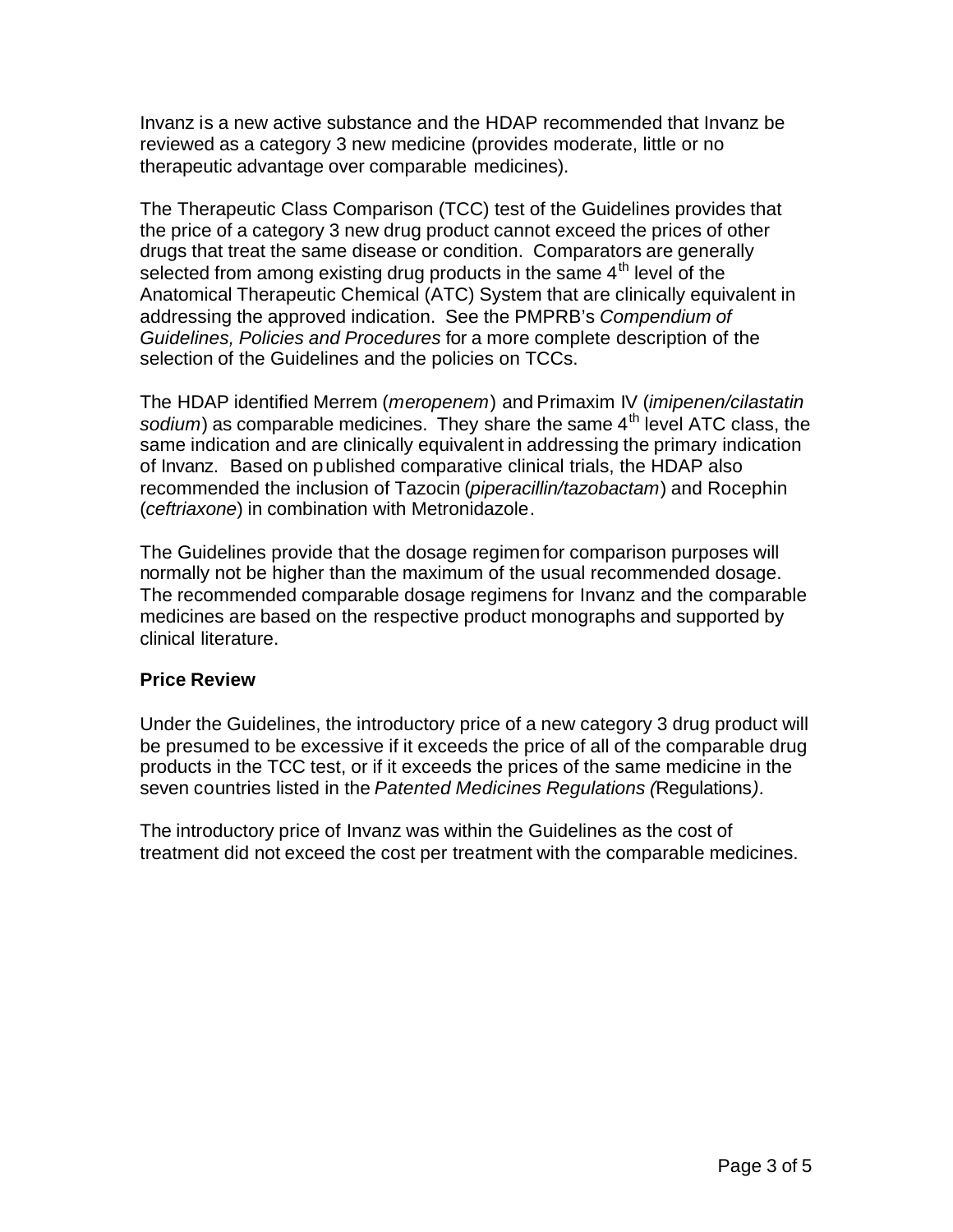| <b>Name</b>                   | <b>Strength</b>                           | <b>Dosage</b><br>Regimen<br>$(7 \text{ days})$ | <b>Unit Price</b>                         | <b>Cost Per</b><br><b>Treatment</b> |  |  |
|-------------------------------|-------------------------------------------|------------------------------------------------|-------------------------------------------|-------------------------------------|--|--|
| Invanz                        | 1 gm/vial                                 | 7 vials                                        | \$49.9500 <sup>1</sup>                    | \$349.6500                          |  |  |
| Merrem                        | 1 gm/vial                                 | 21 vials                                       | \$47.2800 <sup>2</sup>                    | \$992.8800                          |  |  |
| Primaxin IV                   | 500 mg/<br>500 mg/vial                    | 28 vials                                       | $$24.6700^2$                              | \$690.9600                          |  |  |
| Rocephin<br>and Metronidazole | 2 gm/vial<br>plus 5 mg/mL<br>(100 mL PVC) | 7 vials plus<br>21 PVC                         | $$67.0000^2$<br>$+$ \$0.1421 <sup>3</sup> | \$471.9841                          |  |  |
| Tazocin                       | $3$ gm/ $375$ gm/vial                     | 28 vials                                       | $$15.9000^2$                              | \$445.2000                          |  |  |

#### **Introductory Period: July to December 2003**

1 Publicly available price as per the Patented Medicines Regulations

<sup>2</sup>Liste des médicaments, Régie de l'assurance maladie du Québec, October 2003

3 Association québécoise des pharmaciens propriétaires (AQPP), October 2003

In 2003, Invanz was being sold in four of the seven countries listed in the Regulations, namely France, Sweden, United Kingdom, and the United States. In compliance with the Guidelines the price in Canada did not exceed the range of prices in those countries. The price in Canada was the lowest of these countries.

*Where comparators and dosage regimens are referred to in the Summary Reports, they have been selected by the PMPRB Staff and the HDAP for the purpose of carrying out the PMPRB's regulatory mandate, which is to review the prices of patented medicines sold in Canada to ensure that such prices are not excessive. The publication of these reports is also part of the PMPRB's commitment to make its price review process more transparent.*

*The information contained in the PMPRB's Summary Reports should not be relied upon*  for any purpose other than its stated purpose and is not to be interpreted as an endorsement, recommendation or approval of any drug nor is it intended to be relied *upon as a substitute for seeking appropriate advice from a qualified health care practitioner.*